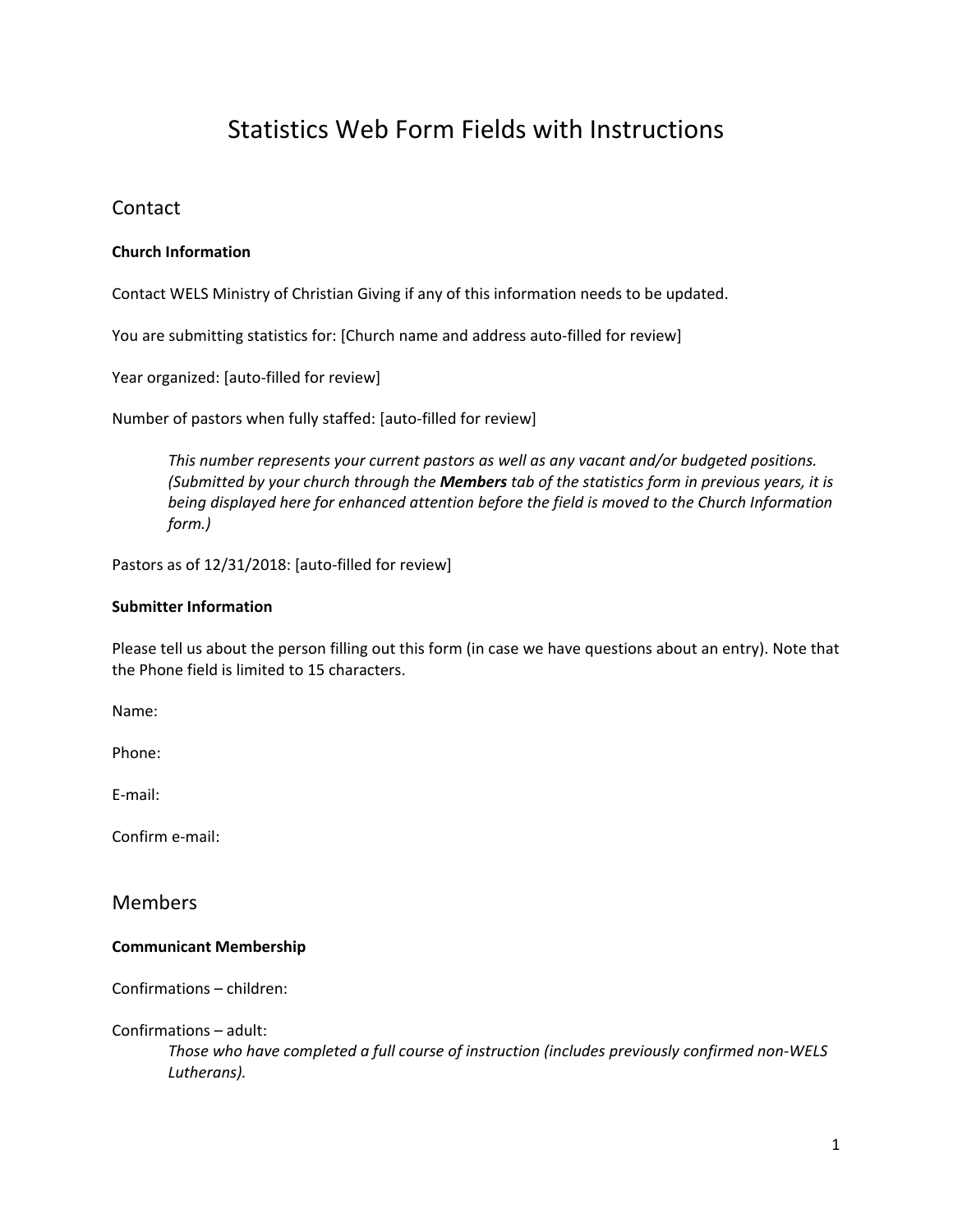Received by profession of faith:

*Previously confirmed Lutherans who are received into membership with little or no extra instruction.* 

Transferred from sister congregations:

Total communicants gained: [tallied by the form]

Deaths (communicant members only):

*Report deaths of communicant members only, including those who were buried elsewhere by another pastor.* 

Transferred to sister congregations:

Joined other Christian churches:

Removals:

*Removals and excommunications. Also include those who request to be removed with no intention of joining another Christian church.* 

Total communicants lost: [tallied by the form]

Communicant members at the end of 2017: [auto‐filled by the form]

*The communicant figure your congregation reported for the previous Statistical Report is pre‐ filled here. (If not pre‐populated, please fill in the Communicant members override field.)* 

Net gain or loss of communicants (total communicants gained minus total communicants lost): [tallied by the form]

Communicant members at the end of 2018: [tallied by the form]

Communicant member override:

*Only enter the correct communicant membership total for 2018 if one of the following applies:* 

- *1. Congregational statistics were not submitted last year (Communicant members at the end of 2017 field is blank) OR*
- *2. Total number for Communicant members at the end of 2018 is incorrect.*

### **Other Membership Statistics**

Baptized members at the end of 2018:

*Report members of all ages. Include only baptized members who are under your spiritual care and are not counted as members in another congregation.* 

*A red Low validation error means that a number for Baptized members should be the same or larger than the number for Communicant members displayed above.* 

Average weekly worship attendance: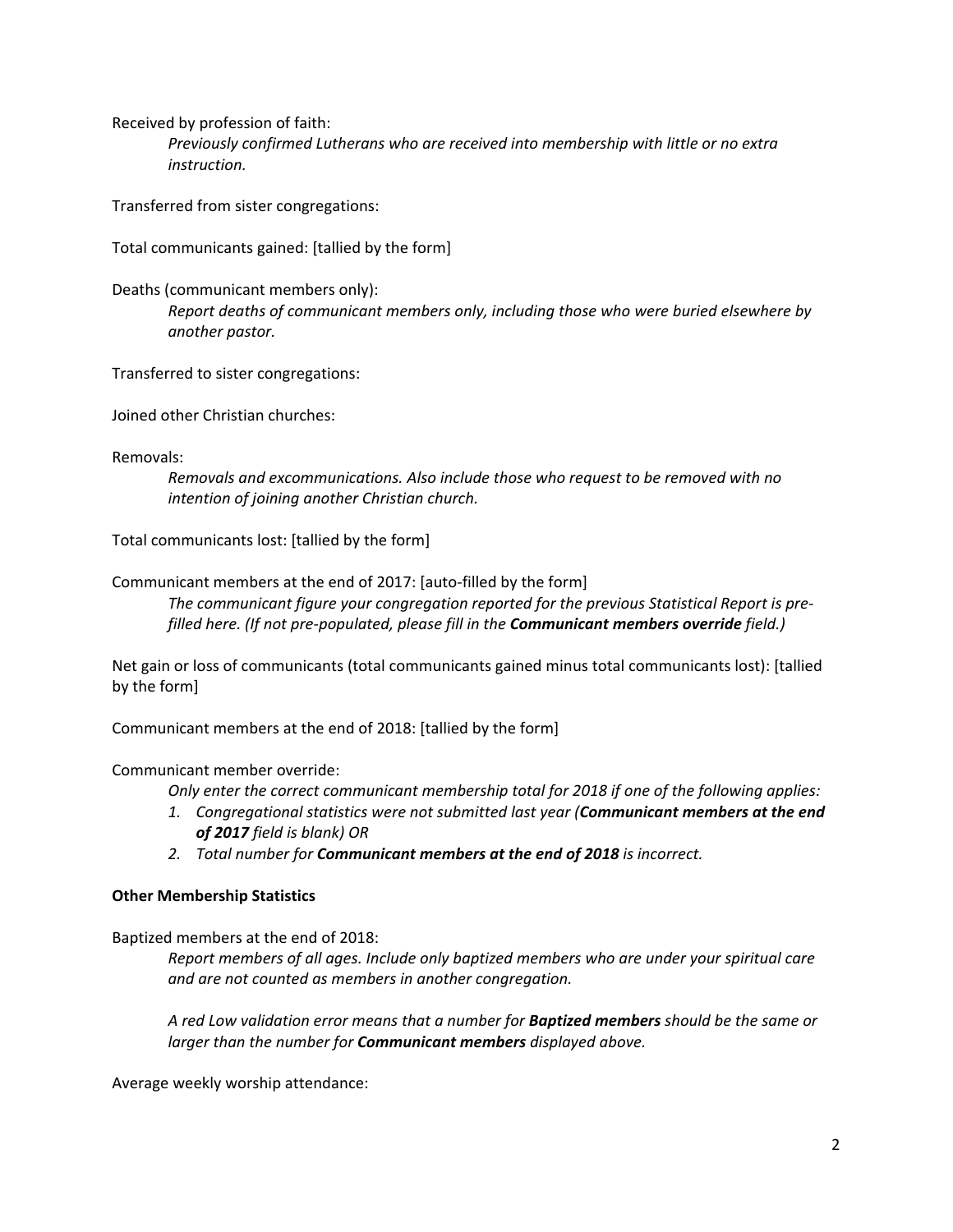*Include all weekly worship services except special seasonal services such as Lent, Advent, Good Friday, Thanksgiving, etc.* 

Baptisms – children:

Baptisms – adult:

#### Marriages:

*Report those marriages conducted under the name of your congregation (marriages coordinated and conducted under the supervision of your congregation's pastor(s), including services held off‐ site or where a guest pastor preached or officiated).* 

#### Burials:

*Report all burials, members and non‐members.* 

Total children (ages 5‐13) in congregation:

# Education

#### **Bible Class**

Average weekly adult Bible class attendance:

*These figures should be weekly attendance averages for all Bible classes, including Bible information classes.* (If there is no separate teen class, include teens under **adult**.)

#### Average weekly teen Bible class attendance:

*These figures should be weekly attendance averages for all Bible classes, including Bible information classes. (If there is no separate teen class, include teens under adult.)* 

#### **Sunday School**

Average weekly attendance:

Number of teachers conducting class on a typical Sunday:

#### **Vacation Bible School**

Average attendance per day:

Number of teachers conducting class on a typical day:

#### **Lutheran Elementary School**

#### Male elementary teachers:

*Include only teachers of grades K‐8 whose salaries are paid by your congregation.*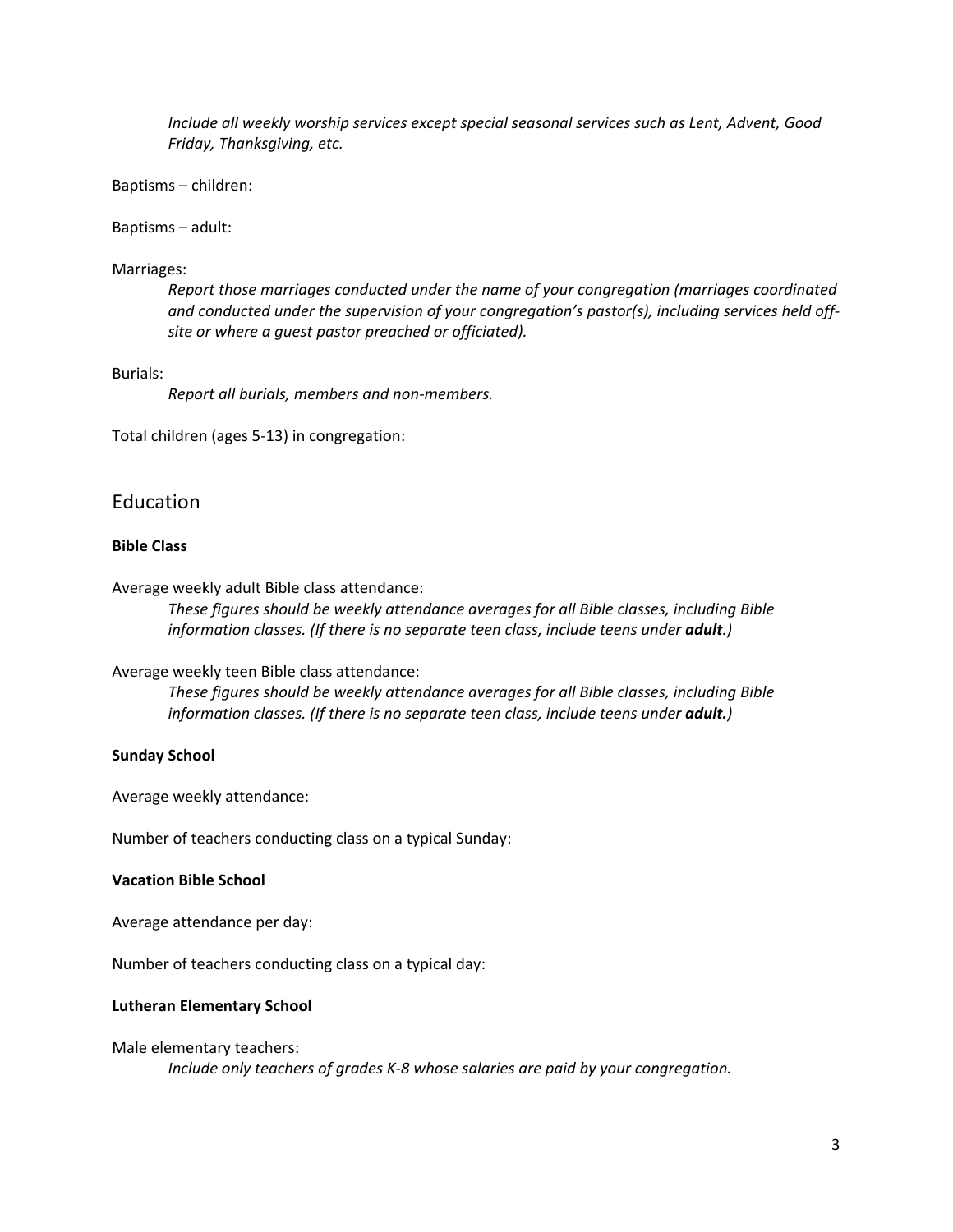Female elementary teachers:

*Include only teachers of grades K‐8 whose salaries are paid by your congregation.* 

### **WELS Secondary and Post‐Secondary Schools**

Members attending ministerial education schools: *Members attending LPS (Watertown), MLS (Saginaw), MLC (New Ulm), or WLS (Mequon).* 

Members attending WELS area Lutheran high schools:

# Cultural Info

# **Languages Used in Worship**

What languages other than English are used in public worship services (including Signed): [choose from list]

# **Nationality of Members**

To your knowledge, what countries of origin other than the U.S. are represented in your church? [choose from list]

# **Languages Used by Members**

To your knowledge, what languages other than English are spoken in your member homes? [choose from list]

# **Nationality of Community**

To your knowledge, what countries of origin other than the U.S. are represented in your community/area of ministry? [choose from list]

# Finances

# **Offerings That Support Gospel Ministry**

Offerings received for use in local ministry:

*Of the gifts the congregation received, this is the amount designated for use in the congregation's local ministry.* 

*Please include gifts, memorials, bequests, which may be undesignated (e.g., for general operations) or designated (e.g., for capital projects, endowment funds managed by the church [not by WELS Foundation], etc.).*